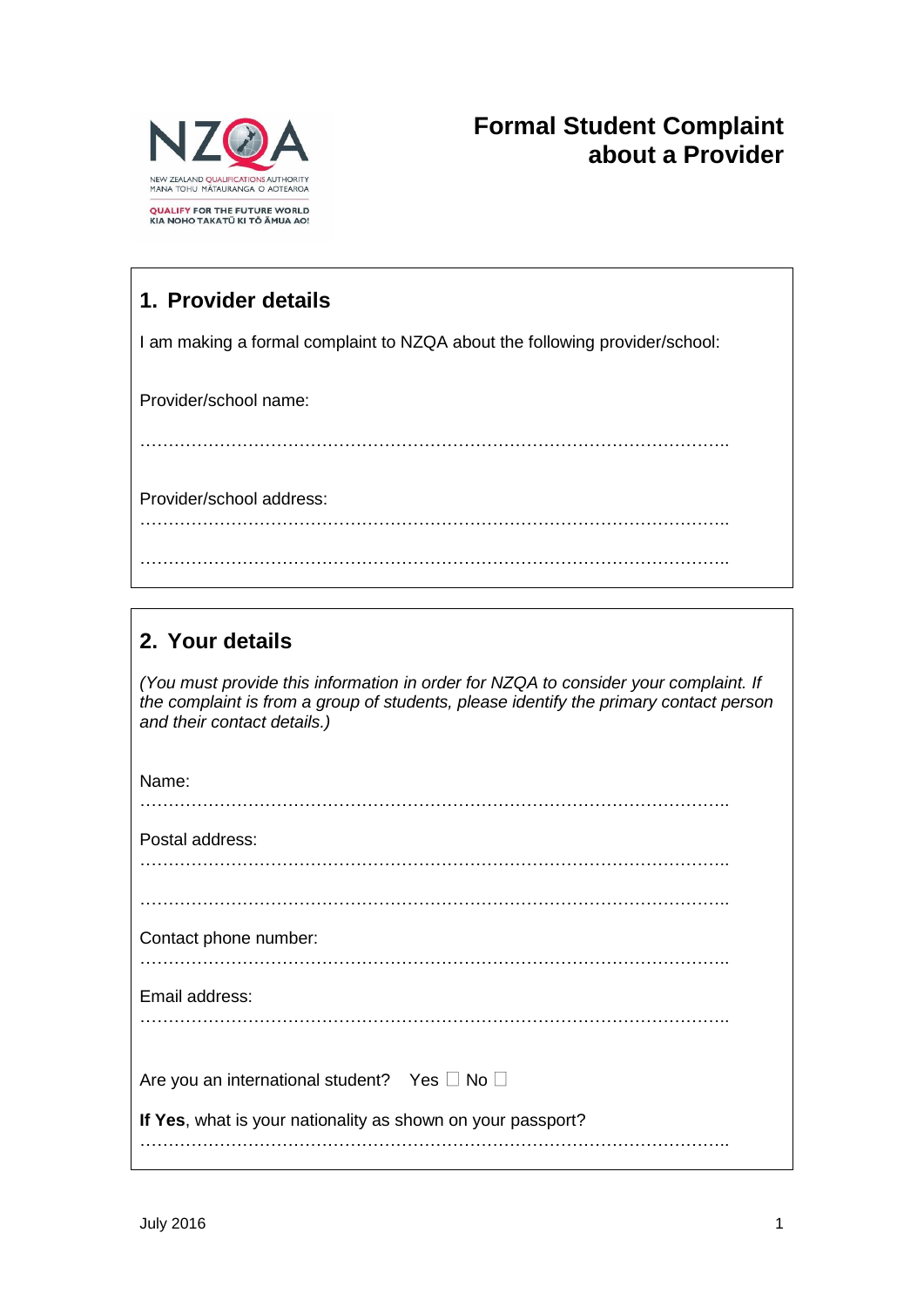### **3. Complaint details**

Write the details of your complaint as clearly as possible below. Try to give specific examples that support your complaint and provide facts such as dates, times and places. Attach extra pages if necessary.

What is your desired outcome?

#### **4. Supporting documents**

Attach any documents that support your complaint and list these below. Depending on the nature of your complaint you could include copies of the provider's response to your complaint, other correspondence regarding the complaint, notes from meetings, publicity material, receipts etc.